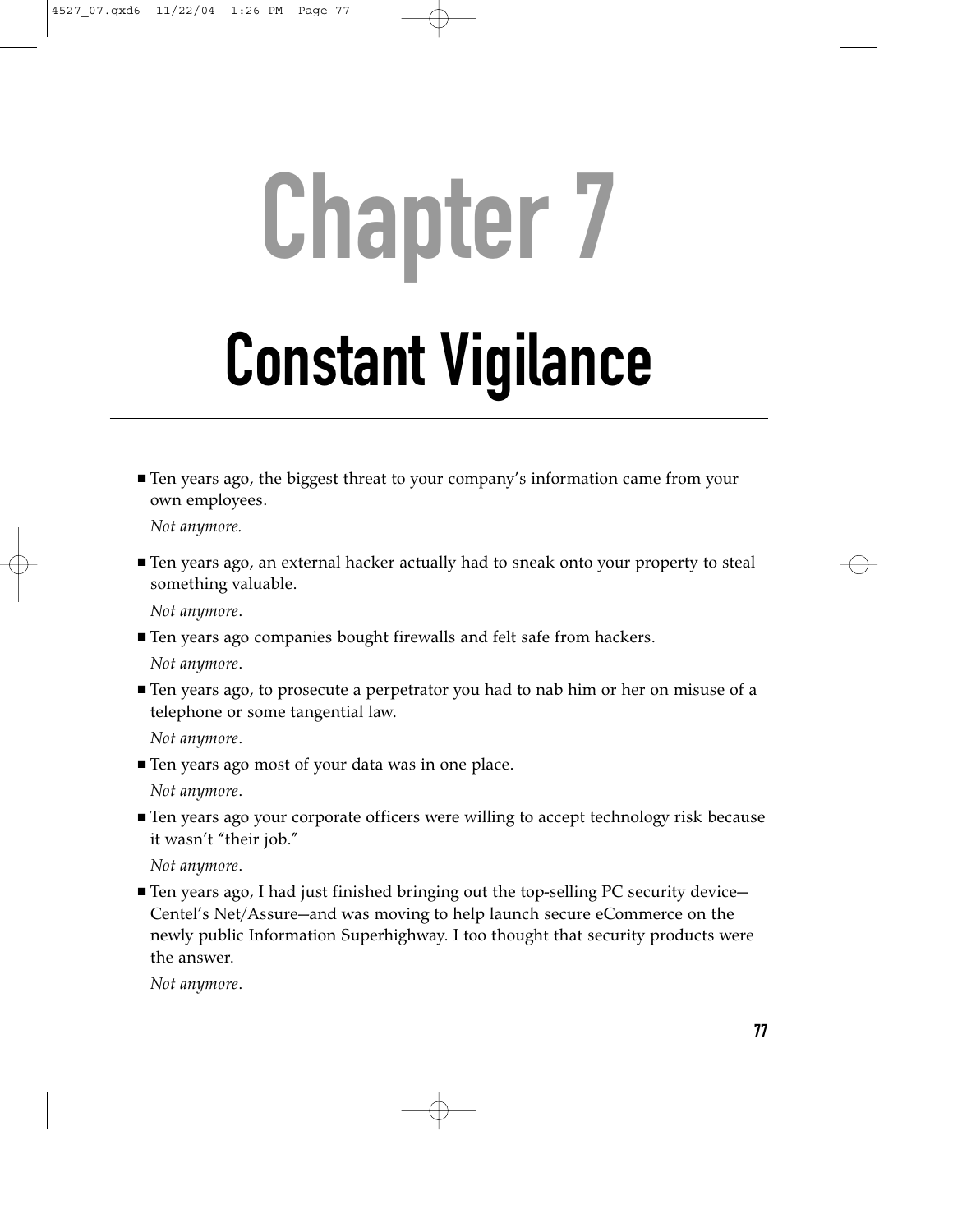Ten years ago, the most important commercial asset on the Internet was reputation. Early Web sites were just electronic copies of annual reports or product spec sheets. The biggest damage came from someone hacking in and defacing one of two pictures on a home page. (Sometimes companies did this to themselves. When IBM launched its first Web page, they put up a "large" picture of then-CEO Lou Gerstner. However, the image was so large that most people couldn't even load the page, and if they did, their browsers could only display a feature or two an ear or a nose or a chin.)

### Constant-Vigilance Key Questions: CEO Focus

- 1. How has your infrastructure matched the changes in your business these past 10 years?
- 2. Who (besides you) is responsible for managing your corporate risk?
- 3. What changes do you track proactively that could be affecting your business?
- 4. What security-related changes are you tracking, and what do you do with the results?
- 5. Who on your board understands and cares about your risk governance?

Even though this may seem like a pointless exercise in nostalgia, I do have a method to my madness: We are not through the cycle of change brought about 10 years ago. Rather, we are right in the middle of it. Without maintaining constant vigilance, no security is safe. And now that operations, threats, and countermeasures quite often cross borders, you suddenly need to be vigilant on a lot more information in a lot more places. To do that, you need a system.

# Not Anymore, Continued

Constant change is relentless in global corporate security; overtime regulations, threats, countermeasures, and the technology facilitating all of it morph to higher levels of magnitude and complexity. This inexorable progression needs to be figured into your company's global corporate security strategy. Five years ago you might have been more willing to take risks. Why? Risks were less significant than today. In 1988, there were roughly 100 reported security incidents via the Internet, and by 1996 there were nearly 350 in just the third quarter. Today incidents per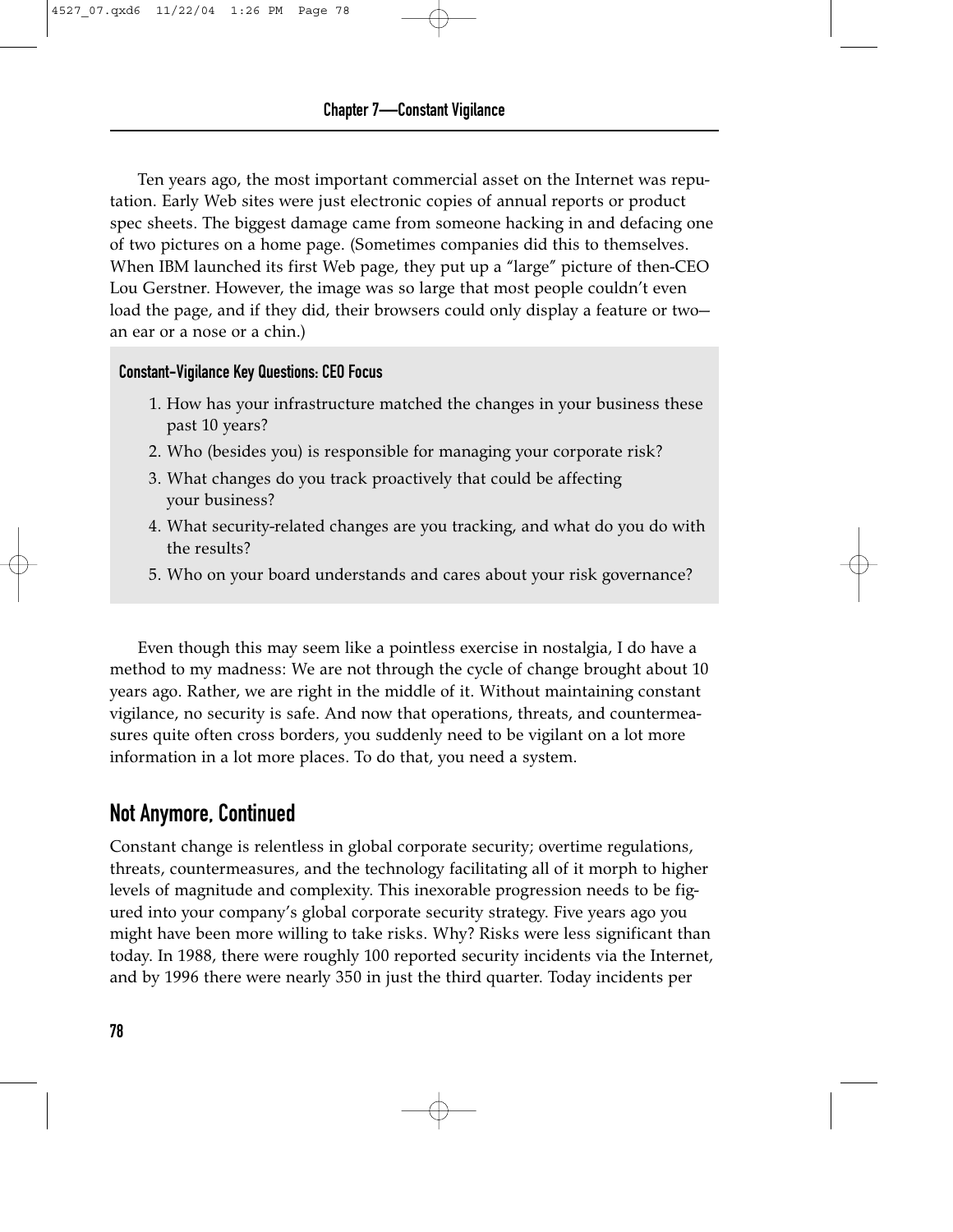Not Anymore, Continued

year are in the millions, and these intrusions do not even begin to touch the issue of piracy. Nearly 40 percent of all the world's software is pirated, and in countries such as Pakistan and China those rates eclipse the 80 and 90 percent marks, respectively.

*A typical organization with 100 servers and 3,000 PCs behind a firewall will generate 10 million security events a month. Of these, 500 to 600 require human intervention, only 50 will involve some malicious intent, and just 2 will have caused a problem.* 

### *—John Schwarz, President, Symantec, San Jose*

Every element of charting a course—regulations, personal liability, corporate governance, greater awareness of the damage caused by threats, and greater reliance on computer networks to function as a business—have significantly evolved. In the past year, you might have asked your CFO about a potential violation of Zimbabwe's data privacy act, and he or she said not to sweat hiring a lawyer to descend upon Harare, but check this year and see what she says. Regulations are in constant flux.

To outpace change and to realize ultimate ROSI from your global corporate security strategy, remaining constantly vigilant on the following four fronts is critical:

- Threats
- Countermeasures
- Regulations and legal frameworks
- Technology

Threats are evolving fast, but by the time you read about them in your morning paper or news brief, you are already behind the curve. You need to have some insight into what is around the next corner (and the one after that). And given the very nature of the threats, it is mandatory to call your security package complete.

Luckily for you, countermeasures are quickly evolving. Not only do the biggest names in security products and services develop new tools, but there are also numerous smaller companies scattered around your world that will save you time, money, and significant headaches (or worse). Regulations and their various legal frameworks are written in sand at best right now. Not only are the "regs" different in every country you do business in, they also differ in the same countries, from day to day. Compound that with the evolving legal frameworks that you are relying on to protect you, which change from court case to court case, and from political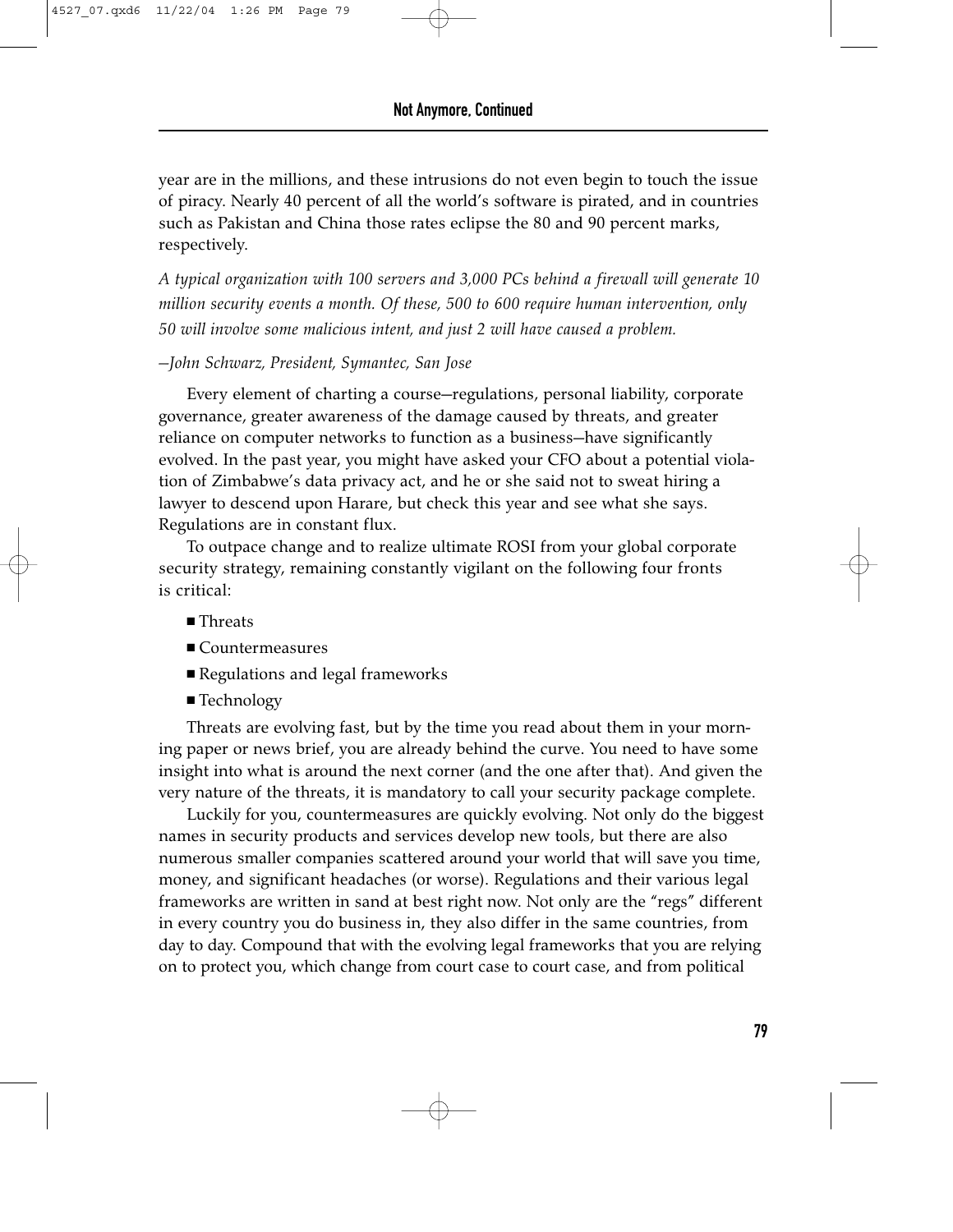leader to political leader. I know of one company that relied on one-year-old business intelligence for some operations in Bolivia, only to arrive to a changed government and legal system that disallowed everything they had planned to do there. The biggest mistake is assuming that *your* laws will work where *your* data goes—an assumption that could cost you significantly.

Finally, your COO will say that the only thing remaining constant from your technology providers over the years is the brand. Software is rewritten, acquisitions and mergers are common, and suddenly you are running a completely new information system after an upgrade. This can and does offer real challenges to your organization, and the best way to turn these changes into positives is to gear up with advance warning, advance copies, and advance planning. Do not be fooled by the sticker on the box or the logo on the startup screen; your technology is changing as you read this.

### Constant Vigilantes: Where to Find Them

- **Technology**—Your tech group
- **Threats**—A trusted third party
- **Countermeasures**—Your security group
- **Regulations**—Your legal group

Even as you consider the people you will need, it is also critical to remember that the four fronts of constant vigilance, which are changing today, tomorrow, and forever, are out of your sphere of effective control, but they are within your sphere of adaptive control. However, you must know what is happening in each of these areas, and ROSI within constant vigilance is gauged by how cost efficiently you acquire this knowledge.

### Deputize to Realize ROSI

You should be aware that in many cultures it is not appropriate to question authority. Doing what you are told and following orders is still the preferred management style in some countries in Europe, the Middle East, Africa, Central and South America, and the Asia Pacific areas. People are more used to questioning orders from a security perspective in places such as the United States and Canada. This questioning of the status quo is critical after your corporation continues…

80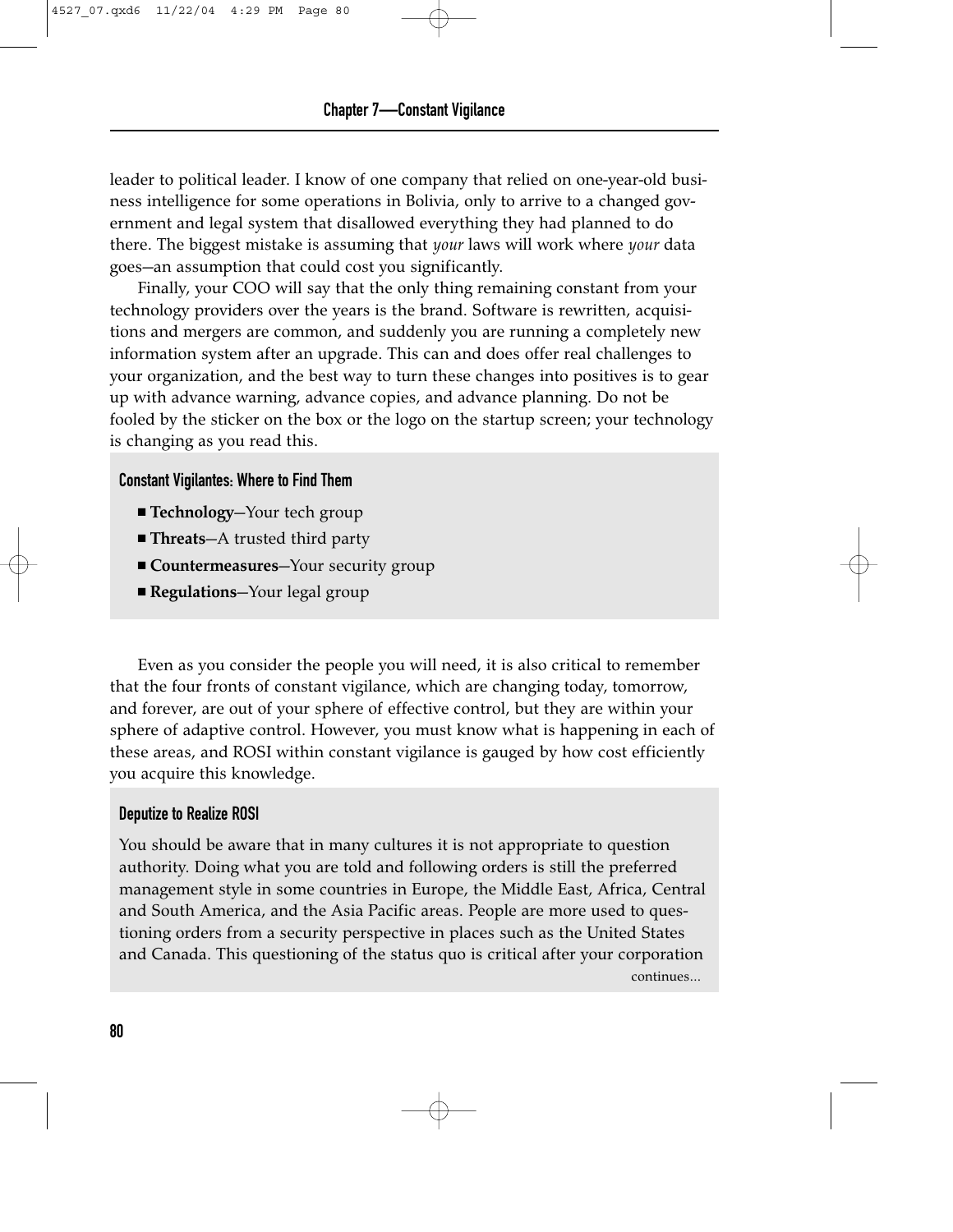Not Anymore, Continued

### Deputize to Realize ROSI Continued

and your global security strategy are distributed throughout the world. There are too many nuances at work for you to maintain a handle on them all, and you need people who will come to you and say, "This won't work because of this." You need to go the extra mile when training and managing and find ways to specifically solicit the input you are going to need based on this cultural difference.

Ideally, these sectors are delegated, with specific reporting reaching up through the CSO. I have enjoyed success delegating each of the four to different members of my staff. For instance, in nearly any company, there are staffers who scour the chat rooms, list serves, and Web sites of technology companies. I would just create a process whereby I alerted them of information I wanted or needed and information that could be discarded. Although it takes some back-and-forth dialogue at first, soon you will have initiated a reliable, free-flowing channel of information.

Identify someone in your technology group, deputize that person as your information asset, train him or her as you want, and then let that person do what he or she loves to do. Each month, hold a pizza party in the evening to debrief and share information. It is fun, everybody learns something, and those you have deputized have a vested interest and role in helping the company adapt.

Tracking threats necessitates a more exhaustive route, and this cost is best shared with others—lots of others. Imagine trying to staff a team tasked with watching the development and deployment of every threat around the world. The bill for pizza and Coke would raise the eyebrows of your CFO. Luckily, there are a precious few companies that do this on behalf of hundreds and thousands of clients around the world, and this allows them to employ a large enough staff, vast enough technology, and deep enough experience to provide the right information at the right time and in the right manner. After you have deputized your information asset infrastructure, these considerations must be correlated with your business requirements. It demands a routine loop back to department heads and business owners to let them know what has changed. In turn, they should report on what has altered for them and, in light of the latest global security intelligence, what level of risk they are now willing to live with. Ultimately, they are the ones who stand to gain or lose from the process. This virtuous circle, comprised of trend spotting, reporting, adapting, and correlating is what I call *constant vigilance*.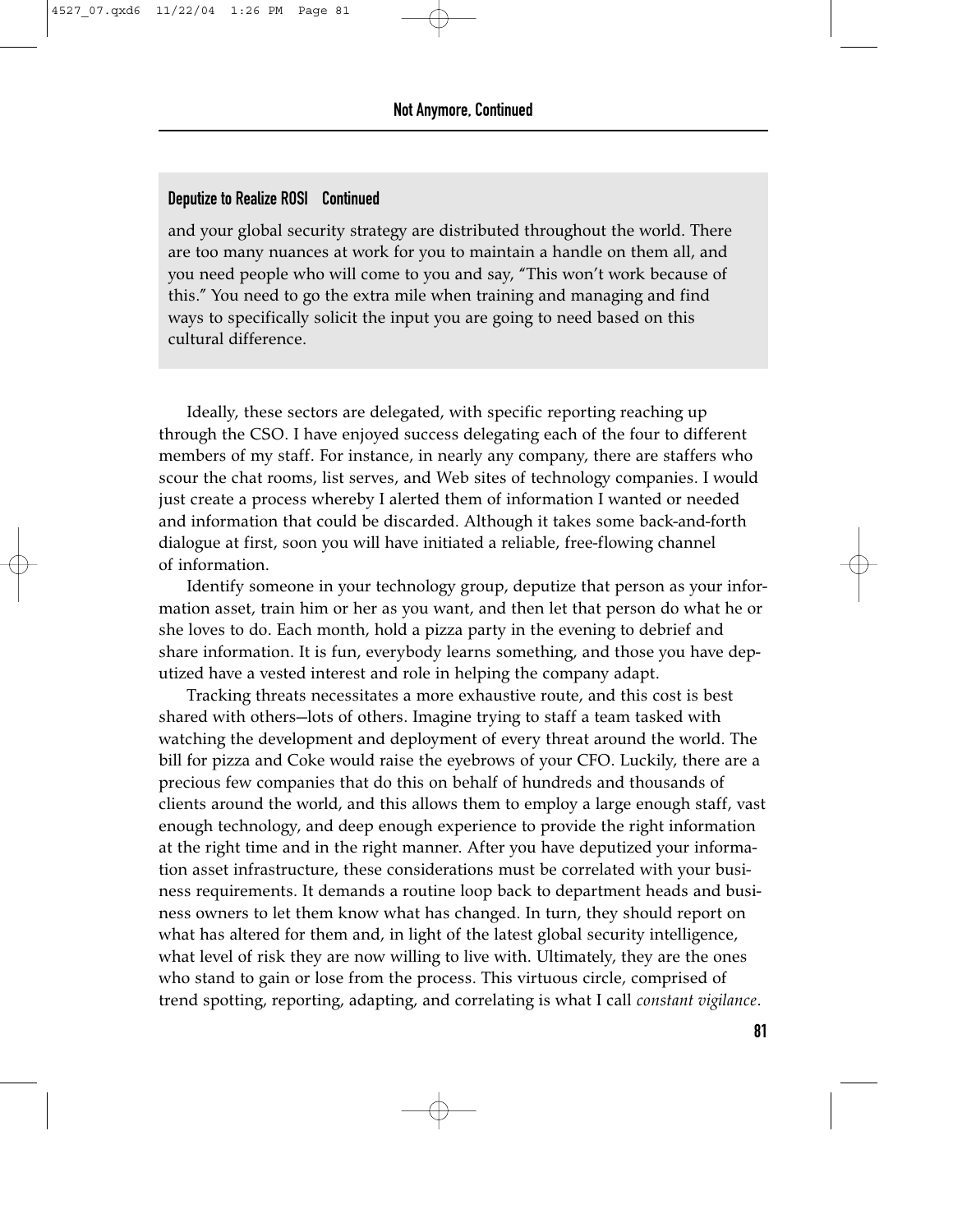# **Threats**

In a global corporate security stance, keeping an eye on threats correlative to which ones are relevant to you is extremely important, and here's what you need to know. Threats come in two varieties:

- General attacks
- Targeted attacks

Both demand awareness. This does not mean that you need to become a regular at Black Hat or Def Con conventions or read *2600* magazine. In fact, you do not even need to know that the *lingua franca* of the hacking underground is Portuguese—the most active hacking collectives are located in Brazil. However, your global security team does need to stay current. If you run UNIX BSD and there exists a new UNIX BSD threat posted by rya (Rooting Your Admin), you will need to act.

### Newest Hacking Threats in Business Terms

■ **DoS** attacks

Hackers are now using "standard" viruses to launch *denial-of-service* (DoS) attacks on specific companies or industries. Computers by the thousands are being turned into unwitting zombie machines, ready to launch coordinated attacks against anyone who is targeted by the latest hacker. Examples include MyDoom and Slammer (the latter of which targeted banks).

### ■ **Black holing**

Another type of hacker attack is black holing, which I call *corporate identity theft*. Someone completely out of your control can issue a command to many of the routers that make up the backbone of the Internet. Anyone who tries to link to your site through one of these routers will be *redirected* to the hacker's site—either a black hole of empty space or a fake site that looks just like yours that was designed to entice customers into typing their ID and password.

### ■ Mail spoofing

Mail spoofing is the forgery of an e-mail *header* so that the message appears to have originated from someone or somewhere other than the actual source. Distributors of *spam* often use spoofing in an attempt to get recipients to open, and possibly even respond to, their solicitations.

continues…

82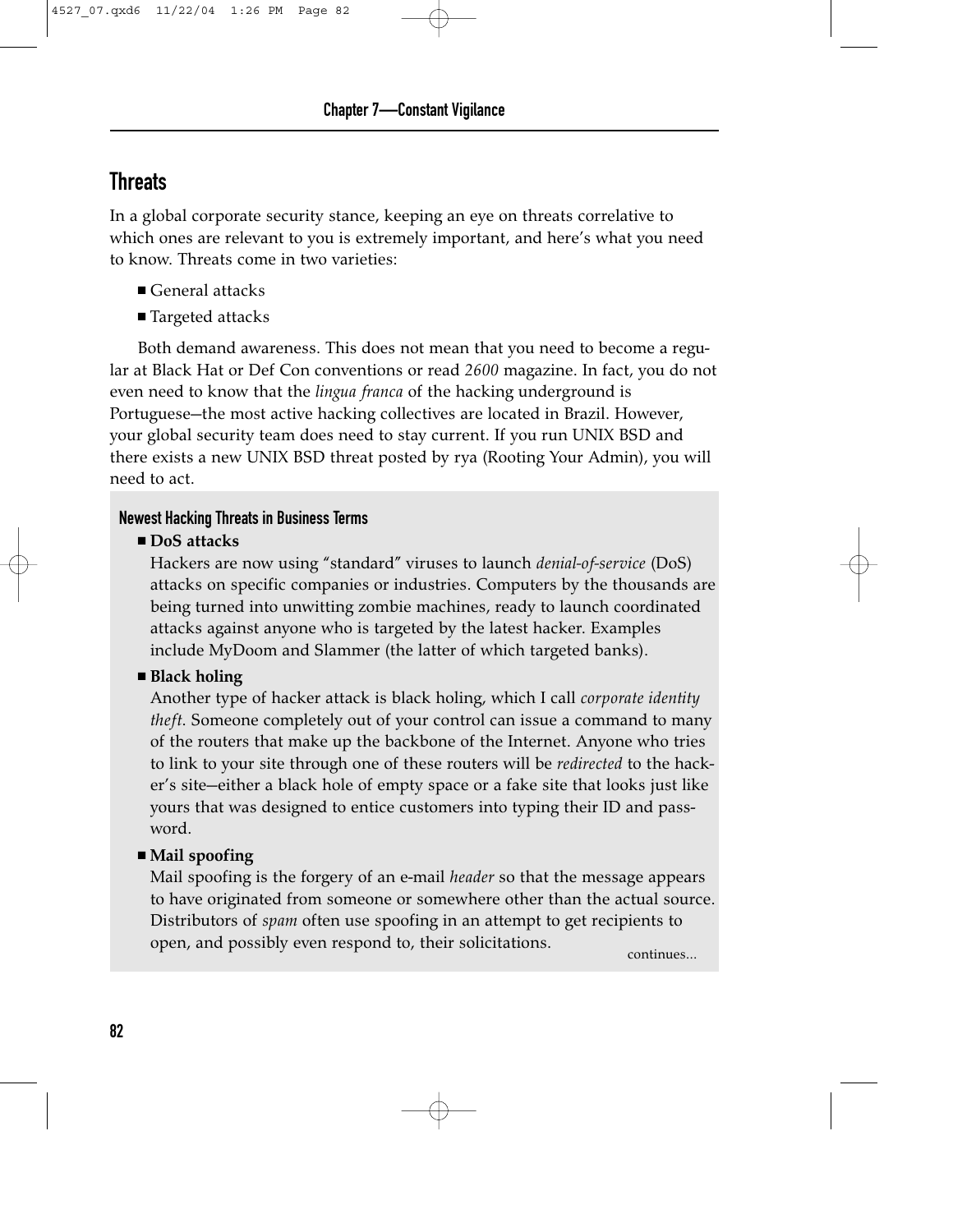# Newest Hacking Threats in Business Terms Continued

■ War driving

The use of wireless technology is a great timesaver, and easy for companies to use. A lot of companies have it without even realizing it. War driving enables people to drive down the street with a \$100 antenna and tap right into your organizational lifeblood, tap right into your intranet and your internal networks. It is like dropping a wire outside your office window down to the street with a big sign that says "Plug In Here."

# Known Vulnerabilities and Known Exploits

If you knew that your company's warehouse door was often left unguarded for three minutes during a daily shift change, would you do something about it? A better lock? Change the shift schedule? Maybe add a video camera at the door? Perhaps. Or you might think, "It is only three minutes, and cameras are expensive"—no one will know that you are supremely vulnerable for those 180 seconds. Then, after the inevitable happens, and you have lost your property, you would overspend to make sure that the specific door would never be compromised again. That is the real world.

When you factor in the Internet, the question begins to look even more ridiculous to the uninitiated. I'm talking gaps of milliseconds on one open, internal password-protected port among thousands. Yet to a hacker, these types of commonplace vulnerabilities represent more than a three-minute open gate, and hackers capitalize on them every minute of every day, in every country in the world. Even though crime fighting is growing—among EU member nations, groups such as the UK's National High Tech Crime Unit sniff out and investigate cybercrime hacking is still a favored pastime for the 12- to 20-year-old set.

Known vulnerabilities are weaknesses inherent within existing technology of all types. Exploits are hacker attacks on those known vulnerabilities.<sup>1</sup> Keeping tabs on what vulnerabilities exist in your hardware and software and discovering what new (or previously undiscovered) ones apply in both legacy and upgraded systems is absolutely vital to the ongoing security of your company. Keeping up with these threats is paramount.

*1. Definition of "exploit," n.d., searchsecurity.techtarget.com/sDefinition.*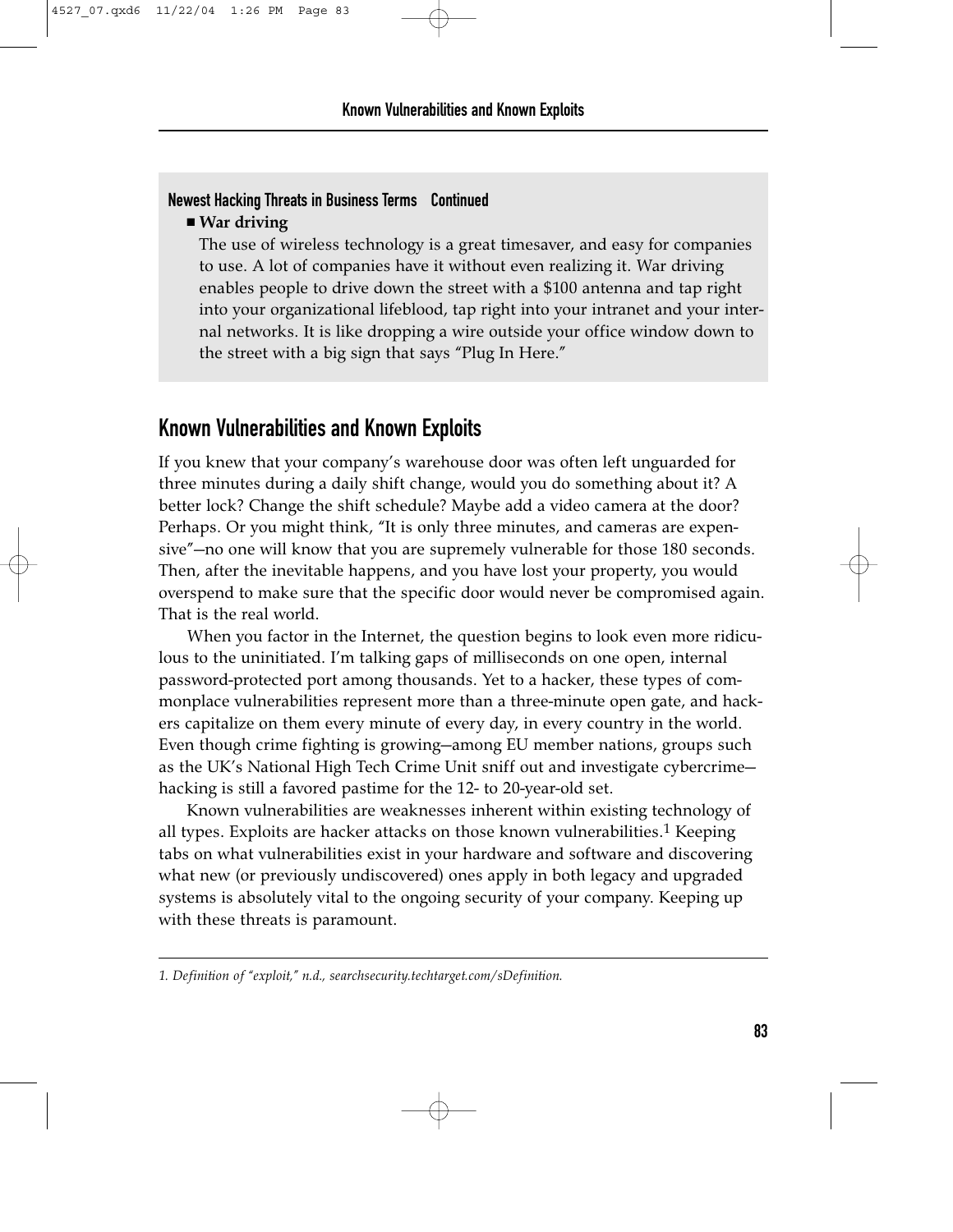Chapter 7—Constant Vigilance

As your global security team prepares for new hazards, it should also master the technology hardware and software you run, knowing what its strengths and weaknesses are. All team members should have a card by their desk that literally lists this exhaustive roster so that it is easily referenced when threats are anticipated and dispatched.

One of the best, least-expensive ways to maintain constant vigilance on threats is by joining your country's *Computer Emergency Response Team* (CERT). CERTs were born in the aftermath of the world's first virus—the Morris worm—which infected fewer than 100 computers worldwide, when it was found that the world's collective of Web administrators knew only e-mail addresses. (What was needed was a list of phone numbers. With no computers working, they had no way to contact each other!) Its founders understood the long-term ramifications of threats and developed the very first CERT on Carnegie-Mellon University's campus in Pittsburgh. These individuals knew that a clearinghouse of confidential, yet available contact information must be readied and shared for the next-generation Web.

### CERT Alerts Require Translation

*Always* translate CERT alerts for your CxO of choice. Tell me, how could they understand it if you quickly IM them this recent CERT high alert?

*A Cross-Site Scripting vulnerability exists in the 'index.php' script in both the 'admincp' and 'modcp' application directories due to insufficient sanitization, which could let a remote malicious user execute arbitrary HTML and script code.*

The original CERT was a simple phone tree, and it evolved into the safe place to report threats, bugs, break-ins, and thefts so that information could be analyzed and redirected. CERTs have since grown, country by country, into independently run, cosmopolitan organizations. If you do business in Singapore, you would access SingCERT through the country's Information Development Authority (www.ida.gov.sg). Thailand runs a ThaiCERT, and Malaysia boasts a MyCert. You get the idea. If you are a legal, certified business, it is generally free to subscribe. CERT will help you put your own process in place for vetting exploits by delivering ongoing alerts and offering insight on how to create a threat-readiness posture.

CERTS are so successful, an international umbrella organization was created called FIRST (www.first.org). FIRST stands for the *Forum of Incident Response and Security Teams*, and it coalesces security-incident response teams that work in government, commercial, and academic organizations throughout the world. It "aims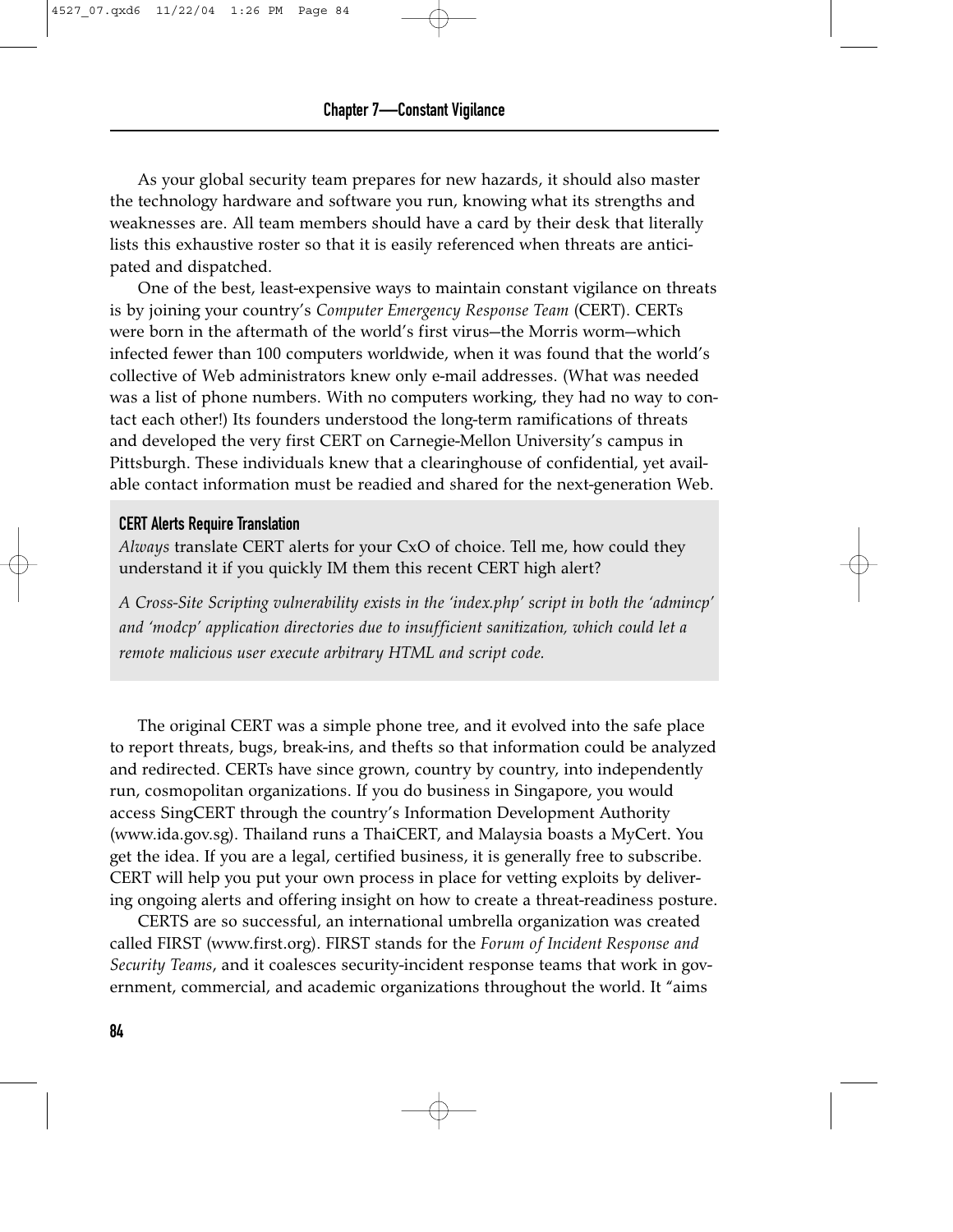Targeted Threats

to foster cooperation and coordination in incident prevention to prompt rapid reaction to incidents and to promote information sharing among members and the community at large."

One indicator that new information-sharing links with federal governments are strategically important to top corporate executives can be found in the 13 *Information Sharing and Analysis Centers* (ISACs)—one for virtually every key vertical sector of private critical infrastructure. The companies participating in these ISACs constitute a who's who in their corporate world. For example, those looking for the Information Technology ISAC will find it at IT-ISAC.org. ISAC's are built around trust. It started with the financial services industry, and most major industries in major countries followed suit. You must be invited to join by another, trusted ISAC member. There are almost no vendor members—just security personnel who are trying to do their job well.

# Targeted Threats

Although known exploits target known vulnerabilities, there are also threats that act against software in perfect working order. It is not a mistake or a bug that will victimize you. Instead, a targeted attack is launched using an exploit that only requires a way into your systems. Hackers are using well-known exploits that target specific businesses.

During the summer of 2003, a targeted threat materialized aimed at financial institutions. BugBear.B, discovered on June 5, 2003, was the first instance wherein a known virus proved increasingly harmful depending upon the specificity of the target. If you had updated your patches, BugBear.B would be detected by antivirus scanning and removed from your system. If it attacked you and you were not prepared, however, you simply lost all your data. If it attacked you and you happened to be connected to one of about 1,200 financial institutions that were hard-coded into the virus, it would deploy in your system and wait for your employees' keystrokes to reveal usernames and passwords. After the sensitive information was collected, it would forward it on to 1 of 10 e-mail addresses written within the virus.

### Share and Share Alike

Wherever you do business, ISACs can be your friend. Join as many as apply to you.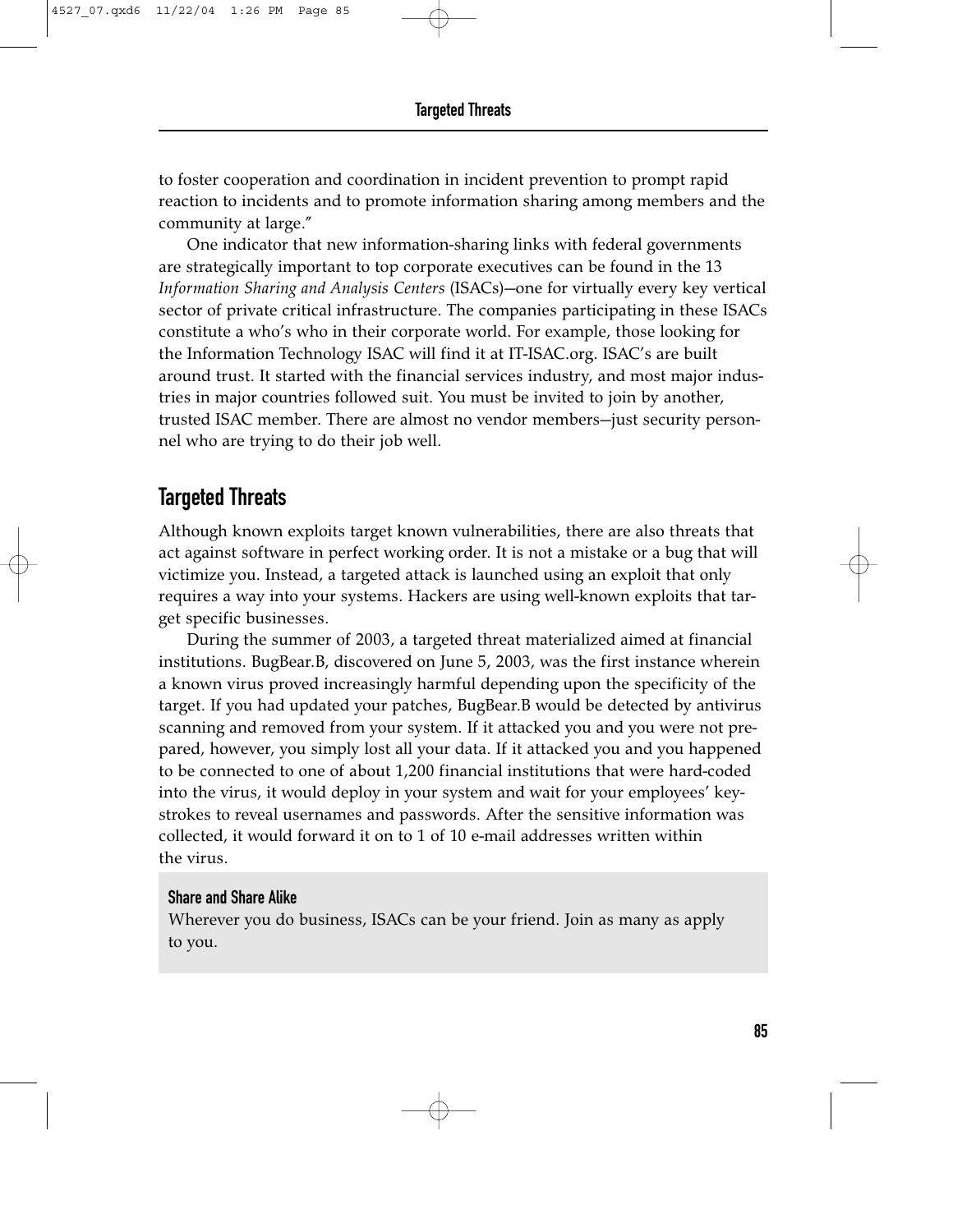Chapter 7—Constant Vigilance

This trend is worsening at this writing and will continue to on an array of fronts. A targeted threat could be industry specific. It could arrive via a dissatisfied customer or a disgruntled ex-employee. You need to be on top of targeted threats. Threats that are either well known, or that piggyback themselves on wellknown attacks, are easy to stop with the proper foresight and planning.

# Critical Systems and Threats

Solid, big-picture data from your local CERT will assist in combating known exploits and targeted threats. At a granular level, you can enlist customized products to forewarn you. One such service is Symantec's Deep Site, which gives clients raw data and customized security alerts about all threats. Before deploying either mechanism, you must prioritize your technology, mapping it to critical systems at critical times. Note that labeling a system as critical takes discernment. If you use Linux to print the company newsletter, it would not be categorized as a critical system. If Linux processes payroll every month, that's a different matter (especially at month's end—if payroll goes down for a day on the last week of the month, it is a crisis).

Make sure to give your global security team ample time to stay current. Threats have changed since you last worked on your security plans, and they will continue to change. You cannot stop it, but you can track it and adapt accordingly, and honestly; to do less would be shirking your fiduciary responsibilities.

# Countermeasures

Usually, for every threat there is a pretty effective countermeasure. Some countermeasures are built in to your regular software and its patch regime. There are multiple third-party countermeasures that save you time and agony, and security technology is evolving on the hardware, software, systems, and managed services sides. It pays to have a policy in place that is designed to stay fresh on all fronts in an organized way. Moreover, you should consider how countermeasures can boost ROSI.

Instant messaging provides a handy object lesson in how countermeasures can provide ROSI. It also exposes a problem symptomatic of companies that do not yet practice constant vigilance. In any work environment, instant messaging can offer a handy mechanism for employee theft of intellectual property, enabling the attachment and sending of it wherever the employee wants. Moreover, it can be a huge time waster.

86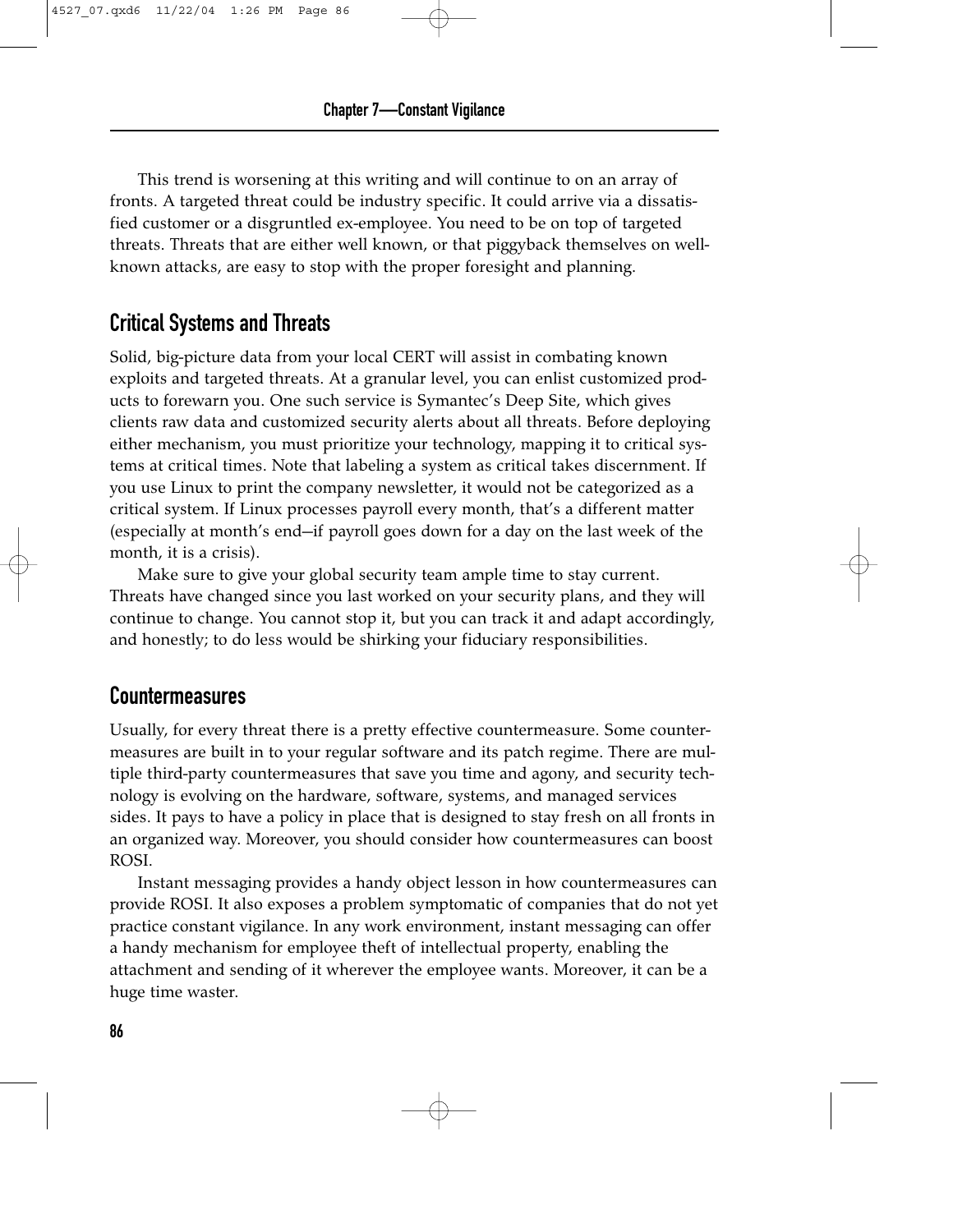Countermeasures

I have seen instant messaging at its worst, and I have worked with companies where it was used to make fun of management in real time during corporate conference calls. I have also seen employees send company-sensitive data to their home or to their friends because they knew that even though the corporate e-mail was monitored, there was no system in place to track instant messages.

On the flip side of such flagrant abuse, I have also run a global business where instant messaging was a critical time- and money-saving tool. With the time zones around the world, instant messaging is a cheap and easy way to get real-time information passed around the world. I had all my leadership teams use instant messaging at the office and at home so that they could be reached as needed. It was a lot cheaper than provisioning global Blackberrys to everyone, there was no training required, and it was deployable around the world within an hour of our decision to use it. People who say instant messages do not have a place in the office are probably the same ones (or their children) who told us that desktop PCs were just toys and would never become a workplace solution.

It is tough for a company's existing, global security system to track instant messaging, and because of this internal threat, an instant messaging backlash has persisted in many corporations. In many organizations, the technology group might see someone using instant messaging on a network port (say port 64) and think, "Ha! Shut it down." This is generally considered to be a solid practice. However, instant messaging has figured this out, and in response, it has installed a clickable option that asks users whether they would like to hunt down another available port in a network through which to get access. A user clicks, and instant messaging zooms up and down the company firewall, looking for a way in. When it finds one, previously closed "port 64" is dumped in favor of wide open "port 2048."

Taking it a step further, when the technology group discovers instant messaging operating on its new port, it might decide it is time to take an extreme countermeasure—it shuts down IM throughout the entire organization. Seems logical. However, in the current global business environment, this action could prove Draconian. Remember, technology is supposed to enable productivity and enhance communication. In this instance, wouldn't it be great to let the right people use IM for the right reasons and stop the wrong people from using it for the wrong reasons?

Countermeasure constant vigilance ensures that you understand what innovations exist that can map back to your business requirements while delivering fiscally responsible solutions that reduce risk. In the case of our instant messaging dilemma, a countermeasure does exist. Developed by British-based HyperScape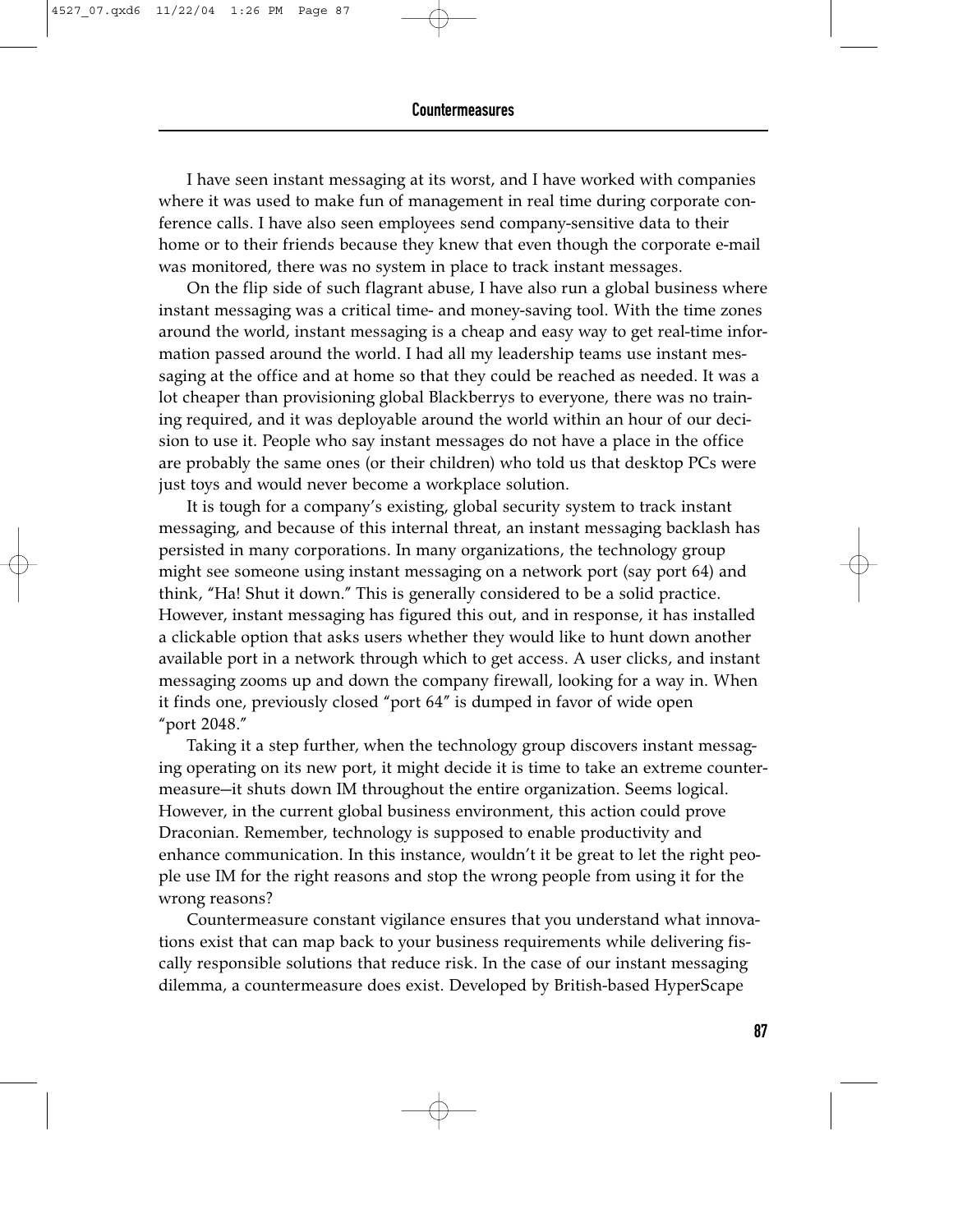Security, netREPLAY is a tiny appliance that you attach to your network that enables you to track every system that is unscanned by your existing, major security systems. If netREPLAY finds anybody using instant messaging, it will lock on it and look for sensitive information being transmitted through it, automatically shutting off access should it detect suspicious activity. This small appliance will cost you a few thousand dollars. Over time, however, it could you save you millions by allowing your organization to re-enable instant messaging and communicate in real time, increasing productivity and the bottom line.

External threats—those that originate outside the company—require another form of countermeasure vigilance. In February 2004, one such menace—the *distributed denial-of-service attack* (DDoS)—afforded an effective contrast in constant vigilance related to external threats and their countermeasures. MyDoom was a targeted virus that carried a DDoS aimed at international software provider SCO Group, Inc. A variant known as MyDoom.b—bug-plagued but no less serious carried the same attack to Microsoft. In late January, both companies braced for the storm and commented on their respective countermeasures in veiled, yet revealing terms.

SCO spokesperson Blake Stowell spoke to the technology tabloid eWeek: "Every security expert talking about this and the ones we are talking to say this is really real and needs to be taken seriously. This will probably be the biggest test our company has seen from the Web site standpoint ever."<sup>2</sup>

In the same article, a Microsoft spokesperson commented, "While [we are] unable to discuss the specific remedies [we] are taking to prevent the reported DDoS attack, we are doing everything we can to ensure that Microsoft properties remain fully available to our customers."3

On February 1, MyDoom slammed into SCO, and, according to *eWeek*, "The SCO Group Inc. confirmed that by midnight EST, a large-scale, DDoS (distributed denial-of-service) attack had rendered its Web site completely inaccessible."4 SCO.com was useless, and service interruptions began. The article continued, "SCO will not be defending itself against the attack though until Monday.

*2. Matt Hicks, "SCO, Microsoft Prepare for MyDoom Battle," 30 January 2004, www.eweek.com/article2. 3. ibid.*

*4. Steven J. Vaughan-Nichols, "SCO's MyDoom DDoS Hammering Begins," 1 February 2004. www.eweek.com/article2.*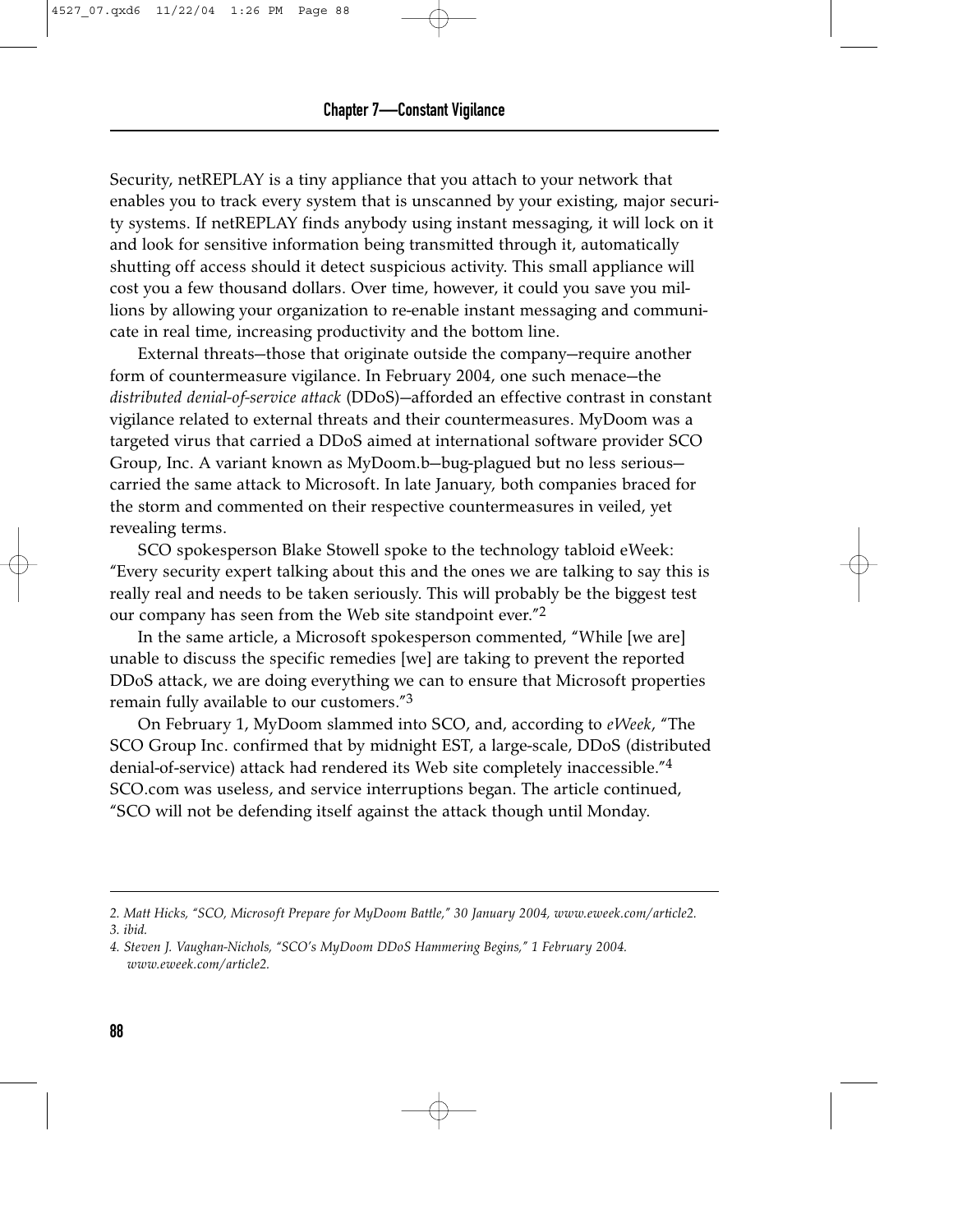Regulatory Issues

Spokesperson Stowell explained, 'We don't expect many real site visitors on not only Sunday, but Super Bowl Sunday.' Stowell goes on, 'We have seen this coming and do have plans in place to address it on Monday morning. If Plan A doesn't work, we're ready with Plan B, and then with Plan C.'" It is important that plans not be created in real time or days before the threat, and SCO seemed to have been caught with its guard down.

Two days later, MyDoom.b careened into Microsoft. *eWeek*'s lead read, "Microsoft Corp.'s main Web site showed no ill effects from the scheduled denialof-service attack generated by computers infected with the MyDoom.b virus."5 The company would not reveal its countermeasure in the article, but its message? Microsoft hadn't sweated the attack. Somehow, it thoroughly understood the level to which they needed to be prepared for attacks of this nature. It had deployed the correct countermeasure to address MyDoom.b.

The suspense is killing you at this point. You want to know what I think the killer "anti-Doom" was. I will say that Microsoft, as a part of its global corporate security strategy, is a customer of—you guessed it—Akamai. When Microsoft chose Akamai to host some of its Web presence, it had done its homework. It knew that Akamai gets more than 30 billion hits a day and controls more than 10 percent of the Internet's traffic.

The SCO and Microsoft contrast underscores how your global security team must identify, evaluate, and apply new countermeasures that can keep you running smoothly and securely.

# Regulatory Issues

The global environment necessitates an acute awareness of regulations in any country in which you do business. Just like your technology, you should map your organization's literal geography and all the geographic regulations—countries and locations—that apply. If you are a Swiss company, you might not know the whole of German law. If you are headquartered in Brazil, you cannot be expected to have a working knowledge of Dubai regulations.

*5. Dennis Fisher, "Microsoft Unfazed by MyDoom's DDoS Attack," 3 February 2004, www.eweek.com/ article2.*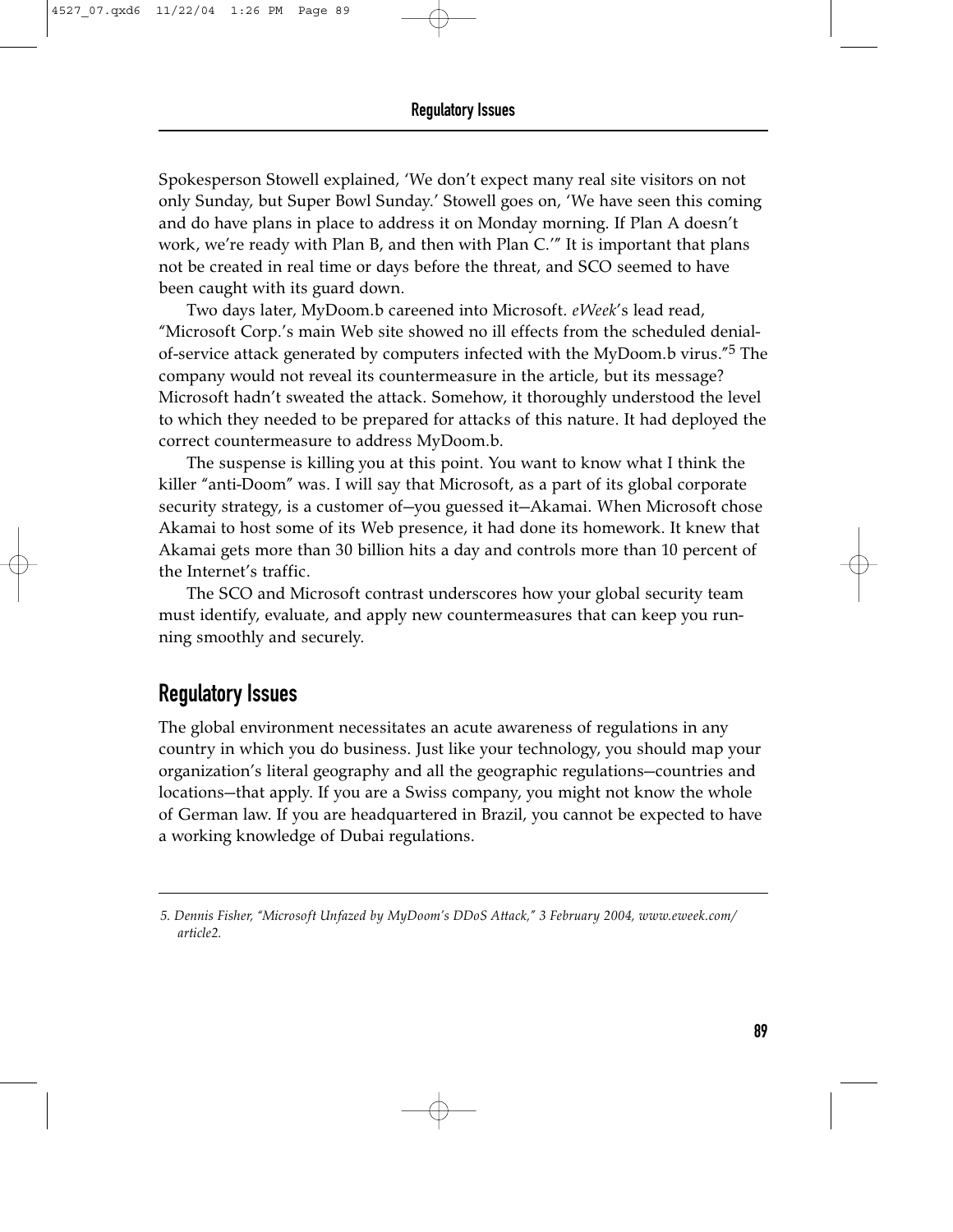Regulations represent terrain on which your global security team, your technology team, and your legal department must have a strong and close working relationship. This team will expand as your business expands. That way, if you move into the United States, you can figure out that each state has its own regulation profile: California has more regulations, for example, and Oregon has fewer. Having a legal team in place on the ground or at home that has a strong working knowledge of the laws that apply to you both geographically and vertically is critical to any constant-vigilance plan.

### The World Economic Forum's Little Black Book

At the 2002 World Economic Forum in Davos, Switzerland, HP wanted to introduce attendees to its latest palmtop device that was replete with Windows CE and a wireless card. The Forum outfitted these new beauties with all the attendee information and personalized codes for finding places to eat and, when loaded with your credit card number, you could use it to scan and purchase books.

That year's Forum was met with antiglobalization demonstrators who showed up in person and virtually. One of them war drove the conference and was able to hop onto the wireless network provided by the Forum's host. There was no security, and soon the demonstrator had the information of every attendee in his or her computer. This included the addresses, private cell phones, credit card numbers, and exclusive e-mail addresses of the world's power brokers, including the likes of Bill Gates, Al Gore, and a host of others. This experience quickly illustrates how constant vigilance can even be missed at the highest levels.

Note that war driving is illegal in some spots around the globe, and hackers can be cited in interesting ways. In the United States, a man was arrested because he tried to access a corporate WiFi net while standing in the company's parking lot. He was found guilty, because he did it from their property—had he sat across the street, there would have been no law with which to prosecute him. In most countries, there are still no laws covering this new technology, so each case is handled differently. Look for these laws to evolve quickly, matching the rise to prominence that wireless is making around the world. Understanding what rules are in place will help you lay out the distribution of your WiFi repeaters and help you plan your WiFi policies accordingly.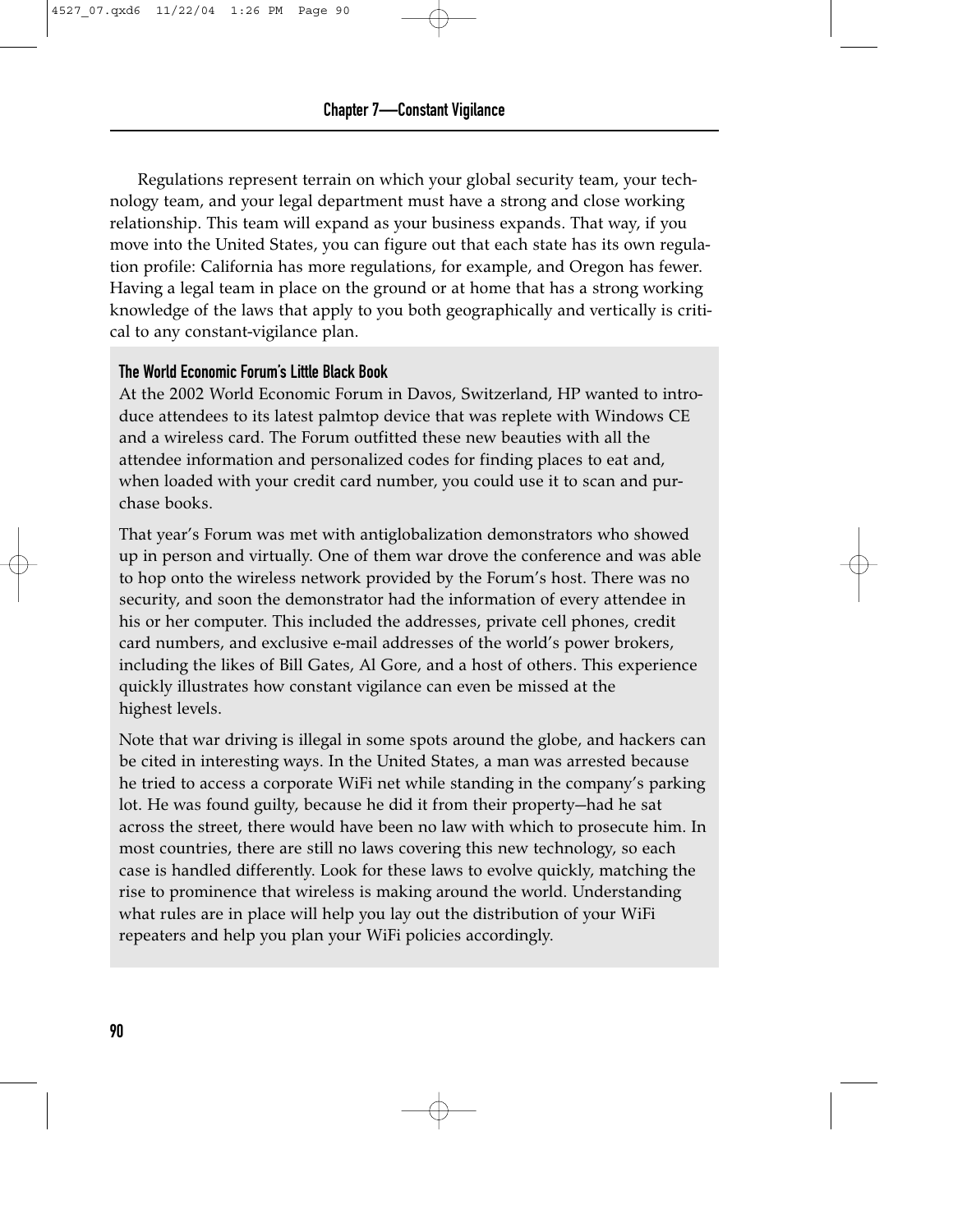# **Technology**

Your and every company's technology—the bread and butter that has enabled you to go global—shifts throughout its lifecycle before it is retired and replaced. These movements range from subtle to seismic, and they occur in phases. Once a quarter, patches pop up and are added. Every year your Oracle databases are upgraded from X.1 to X.2. Every handful of years you have to consider major upgrades as Oracle moves to 9.0 and you decide to outfit the entire company with WiFienabled laptops. Okay, so what do you do when WiFi becomes WiMAX?

You must maintain constant vigilance regarding technology. At the writing of this book, a bevy of legacy systems are giving way to newer, faster, and potentially more *secure* technology. Your global security strategy must account for what technology you need as it relates to the risk and business requirements of each business owner.

Suppose, for example, that data is important and it travels on myriad laptops out the door of your company. If your concern is losing that data through theft, perhaps you want to consider the new IBM Thinkpad that carries a built-in encryption chip inside. If your concern is damaged or potentially lost data, you might want to consider the Thinkpad that devotes 20 percent of its disc space to making a mirror image of all your data. Even if you get hit by a virus and your data becomes toast, you can bring the Thinkpad to the office, boot it up, and boom!—you have your data back. These new machines, which cost about \$500 more than a typical notebook, might prove more expensive in the short term, but the total cost of ownership could prove dramatically less if your investment properly accounted for the risks your people face outside the office. However, if your business owners do not even know they have the option, then that is a correctable fault.

# A Word About the Long Term: IPv6

If I had a nickel for every time a business executive told me that he didn't need to buy my security stuff now because the next generation of the Internet protocol, called IPv6, would be available "next year" and have built-in security... Back in 2000, when I was at IBM, I briefed the U.S. secretary of commerce on IPv6, and what it would be able to do. Although we spent more time trying to convince him that broadband would become commonplace and that wireless was a reality, we did focus on the additional security that would be available when there was full adoption of IPv6. (Today we run under IPv4. No one knows what happened to version 5. It is like that weird uncle who just disappeared and is never talked about at dinner.)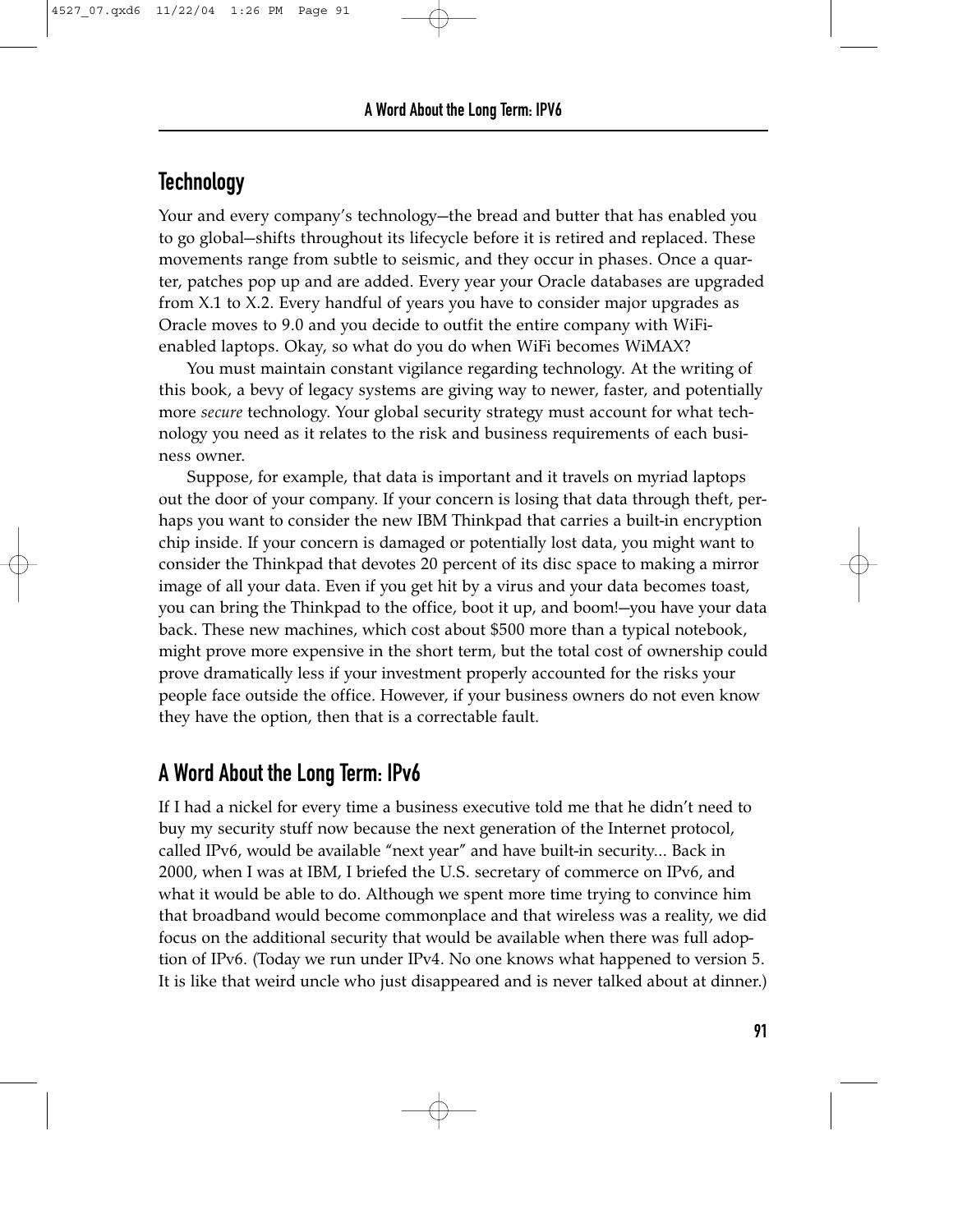Chapter 7—Constant Vigilance

IPv6 is here now. Can you feel it? Do you use it? Does it matter? If you use Microsoft XP or newer, you can select version 6 as your protocol. But the key to my message to the secretary was that it needed to be "fully adopted." It is not today, and it will be a while until it is. Also, like much new technology, it won't live up to its hype. Just like Dean Kaman's Segue did not "revolutionize human transportation around the world, changing the way cities of the future are designed," IPv6 will not automatically make the Internet a safe place to work. Just as Segue turned out to be the adult bicycle of the scooter set, IPv6 will be just the next protocol. It will not be the answer to all your prayers, and waiting for it is no excuse for poor security today. That's not to say IPv6 isn't necessary and won't help. Today only 10 percent (600 million out of 6 billion) of the world's humans are online (and the world is adding 79 million new people a year—and IPv4 is already running out of address space). Compound that with the coming "always on" broadband evolution, wherein each human will require dozens of individual network addresses. IPv6 will give us an almost limitless supply of these addresses, and this is the key driver. Also, IPv6 has security built in, whereas IPv4 needs to add security on top. IPv6 also has built-in privacy capabilities.

Some countries are betting big time on this next generation. Japan has invested in IPv6 more than any other country, and its companies are best positioned to enjoy the future fruits. Companies such as Sony have met an "All IPv6 Compatible" pledge, and these companies stand to be a prime supplier to European countries such as France and Sweden. Although the United States has many IPv6 product companies, look for them to export more than is used domestically for a while, despite a strong Department of Defense mandate to purchase. High-population countries that came late to the Internet, such as China and India, will benefit most from IPv6, because their address space allocation under version 4 is highly fragmented and prone to breakdowns and workarounds. And countries trying to leverage mobile communications such as Sweden, Japan, and Germany will see early rewards.

What does all this greatness-to-come mean for cross-border companies today? One piece of advice, from a trustee of the Internet Society and the president of the IPv6 Forum Latif Ladid, is to "look for 'IPv6 aware' on all the communications products that you purchase today, and expect to be buying new security technology from new security vendors over the next five years, to leverage the different security capabilities that will be available to you. Although it will have many new security capabilities available to us, it will still be up to the companies that use the Internet to ensure their own safety."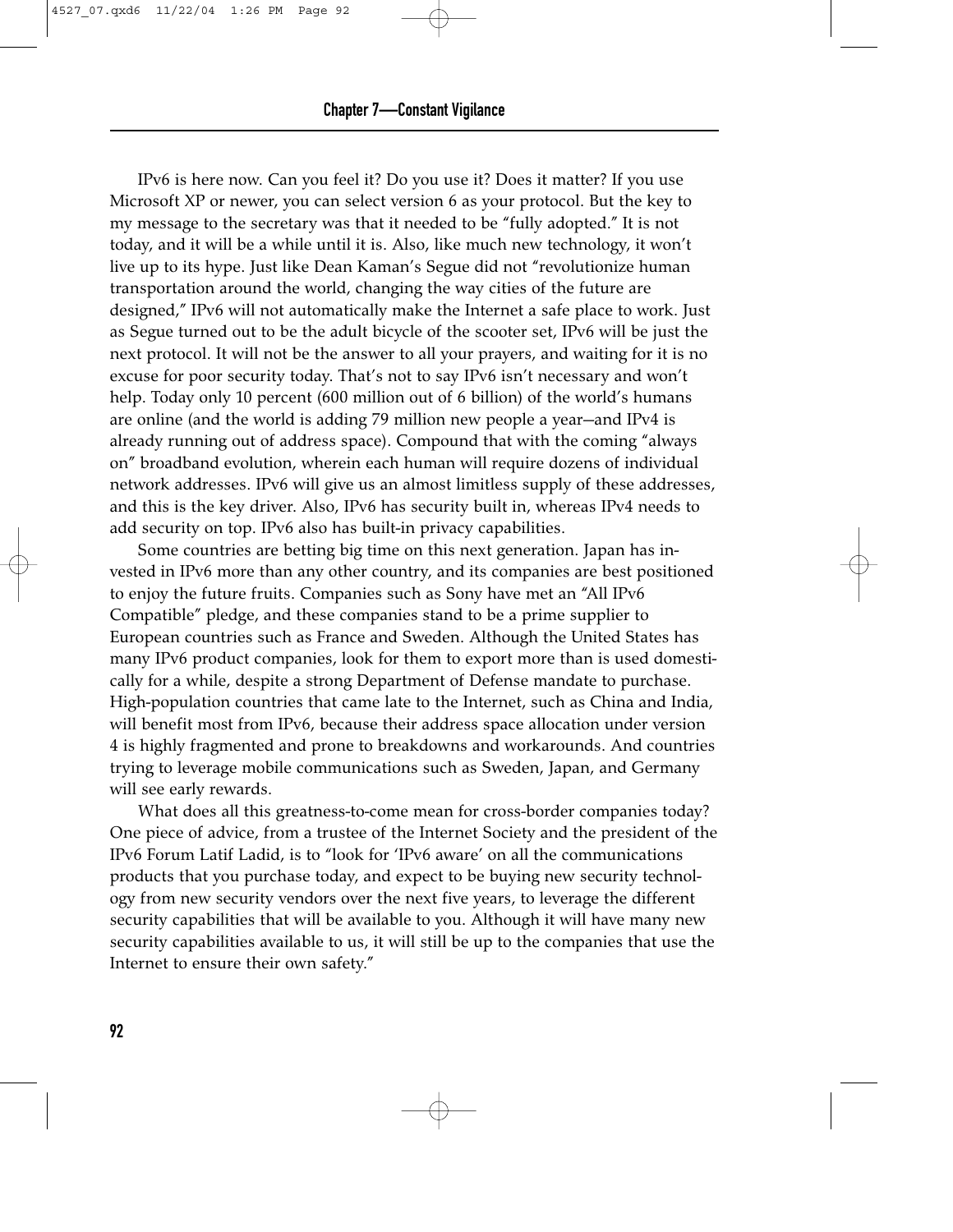### The Organizational Security Posture

*Internet Protocol (IP) has become a cross-border natural resource. It's up to all of us to increase its capabilities.*

*—Latif Ladid, President, IPv6 Forum, Luxembourg* 

### IPv6 Security Benefits to Come

- Greater address space provides for greater granularity.
- Built-in header authentication, which will stop current spoofing.
- No need for *Network Address Translation* (NAT) boxes, which have raised risks.
- Built-in end-to-end security functionality.
- Slower spread of viruses because of longer address lengths. (IPv4 = 10 hours and IPv6 = 2 billion years to scan address space.)
- Built-in privacy protocols.

## The Organizational Security Posture

Within this chapter, you have seen how keeping tabs on threats, countermeasures, regulations, and technology creates an effective virtuous circle of awareness. To maintain this posture, your IT team must stay current and aware by having a keen grasp on what's out there, and communicating it to business owners in a clear, business-relevant manner.

Having your IT and global security teams scour the Internet for online tradeshows and conferences represents an easy-to-cull intelligence. They should also join key professional organizations such as the *Information Assurance Advisory Council* (IAAC.Org.UK) and begin immersing themselves in the constant-vigilance circle in person and virtually.

At times, it will be wise to send your teams to tradeshows in your country or region to see the latest innovations first hand. These gatherings showcase relevant tools for counteracting threats. Teams should approach them with a critical eye, looking past "brochureware" and custom testimonials and asking for the contact information of at least three CSO or CIO customers with whom they can talk who support the product. If they get the "If I told you, I would have to kill you" treatment, it is time to move on. The CSO and CIO community *will* talk and share with peers—just not in public.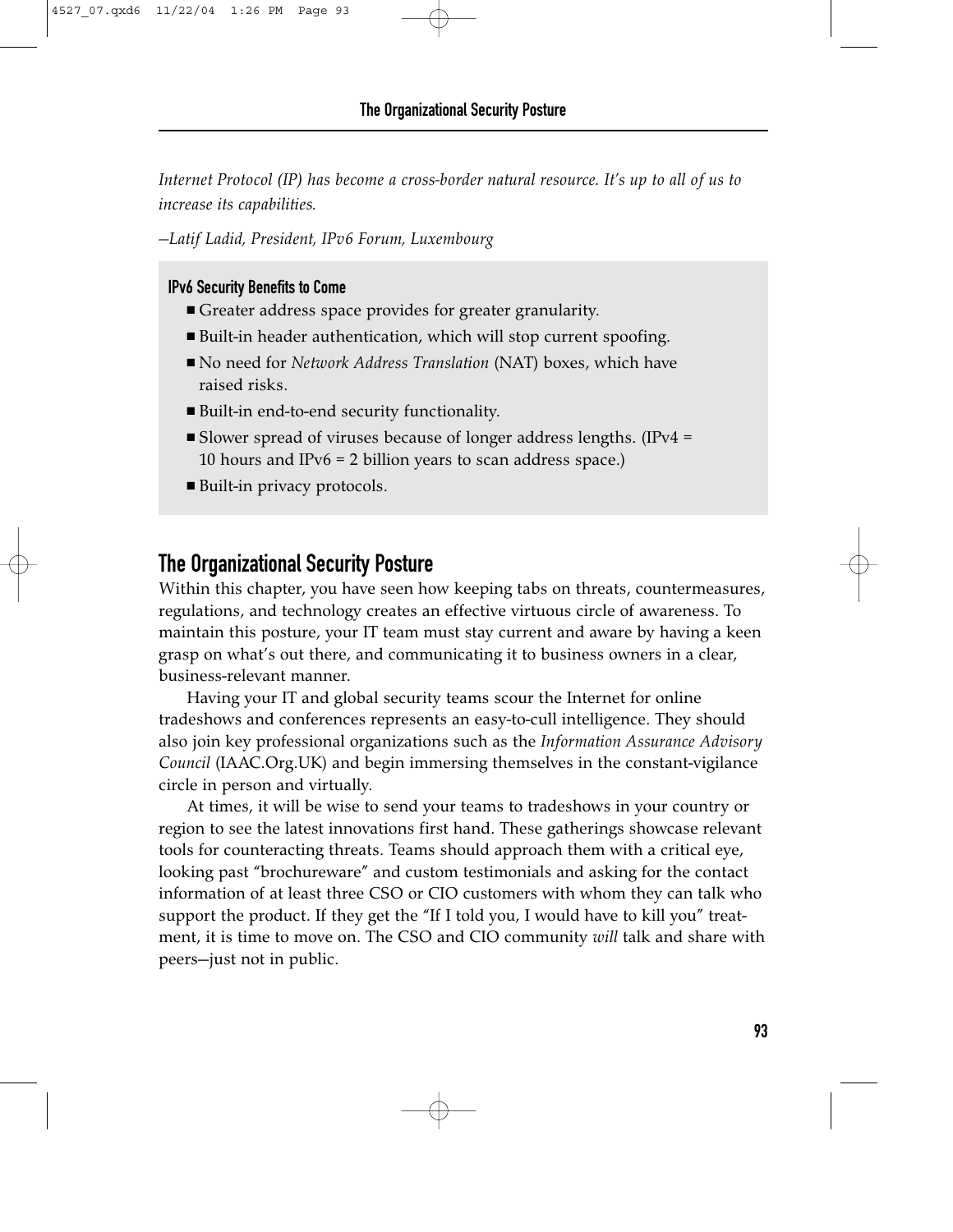As they become steeped in knowledge, create opportunities for raising constant-vigilance issues within your business owners' units. Host an after-work pizza gathering where everyone has a chance to share—and listen—to new threats, countermeasures, regulations, and technology that might affect each unit. This should roll into a formal audit process that occurs yearly and is figured into the following year's cycle of security planning.

# What Parts of Constant Vigilance Should I Outsource?

As constant vigilance begins to seep into a corporate culture, it, too, is evolving. In a recent conversation with Marco Plas, security chief at Netherlands-based broadband provider nlTree, we talked about this evolution and where it is headed.

Marco illuminated three stages of global security constant vigilance that companies tend to work through, and in each stage, more control is given to thirdparty providers. This change has been catalyzed by (you guessed it) the growth and complexity of threats, countermeasures, regulations, and technology.

- Basic Monitoring Packages
- Adding Infrastructure-specific traps and traces
- Allowing Remote Control

Stage one—general information security—is usually outsourced to monitoring companies such as Symantec. Specialists in below-ground bunkers in London or Berlin spend their lives tracking viruses throughout the world and providing patch-level updates. By outsourcing this portion of constant vigilance, you will receive updates such as "MyDoom is headed your way; update your patch."

In the second stage of constant-vigilance outsourcing, a company moves to handing the blueprint of its technology to a third party. In turn, that third party examines what levels of threats, countermeasures, regulations, and technology you should pay attention to based on the customized needs of your organization, sending you alerts and updates accordingly. Still, the company takes the action to secure itself from harm or legal action while executing disaster recovery. This second stage is where most companies in Europe are today.

Moving beyond the blueprint and giving a level of control is the third stage of constant-vigilance outsourcing. At this stage, the company hands over the blueprint and select scripts that enable a third part to take control of your systems when you are not there, so if a patch is needed or a portion of your system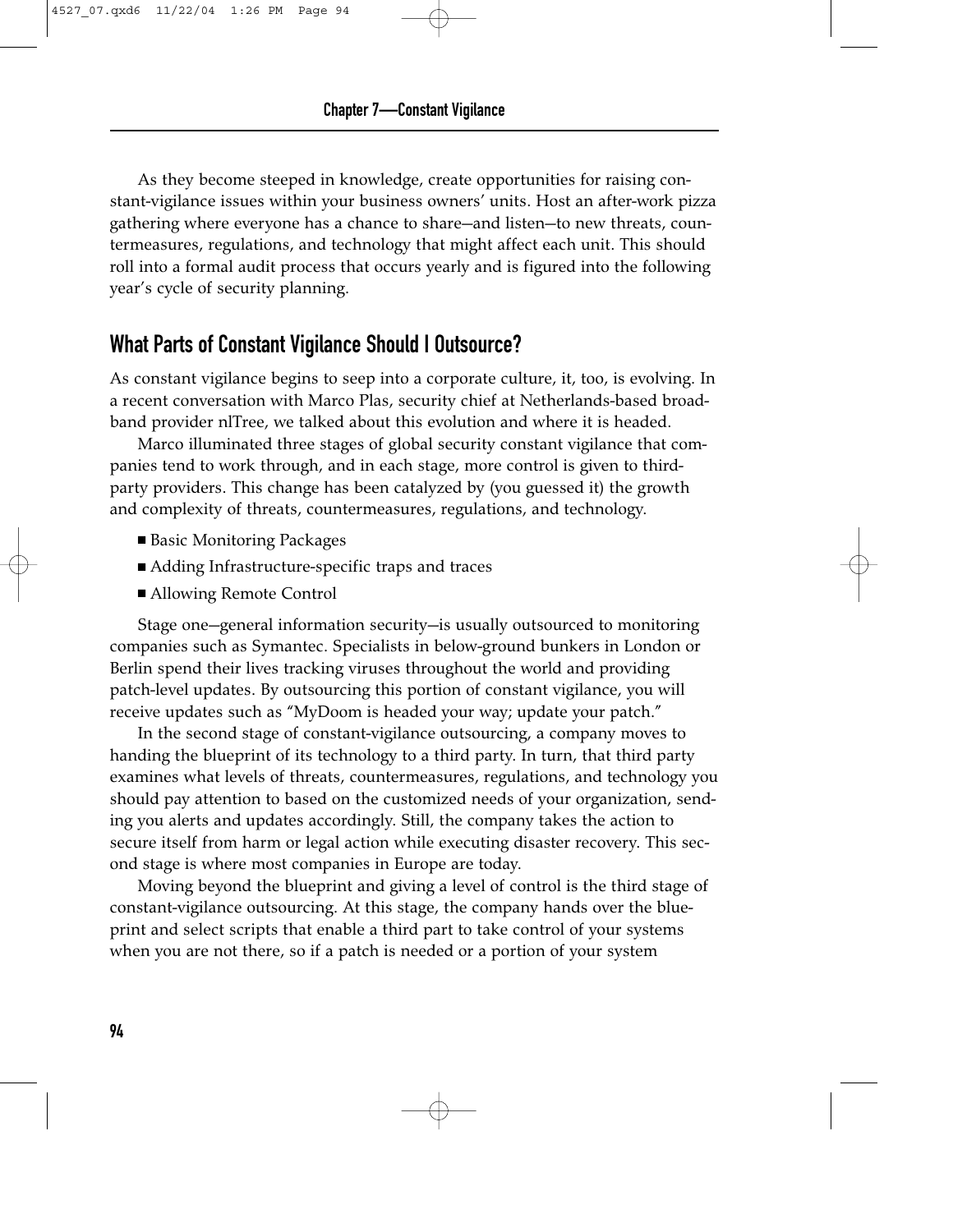What to Keep

requires shutdown, it can be done remotely. This effectively ensures a more thorough form of constant vigilance. This is happening more and more throughout Europe because the need is increasing.

### Marco Plas on the Consequences of Intermittent Vigilance

In the recent past, I worked to put together a constant-vigilance program for a bank in the Netherlands. After deployment, and on a Friday afternoon, we alerted the bank that a patch was needed for an incoming virus. We saw it, and we said, "It is coming to you; we need you to take your firewalls down for the patch install." We sent it to them, and they began to install it.

By that evening, the patch was in place, and we called the bank to bring the firewalls back up, but no one was there to do so. Now this was a pretty big bank with many ATM machines. With their firewalls down and their system vulnerable, they lost 2 million euros over that one weekend.

Scenarios such as Marco's are propelling many European companies to take the next step in the outsourcing evolution curve—providing a third party with full access to a company's firewalls so that the third party can leverage even more control over serious threats. This final stage will ultimately evolve into the full outsourcing of constant vigilance at a network level.

# What to Keep

When outsourcing, it is important to remember that you are mainly offloading fault—not risk. Although you have someone to blame should something go wrong, you must also arm yourself with unparalleled constant-vigilance resources and keep some elements of the process. When giving your constant vigilance over to a third party, remember to maintain control of the security policy that you created, which maps regulations and business requirements to threats and delivers a process whereby your organization reviews its constant vigilance in the virtual circle discussed earlier. In addition, you should routinely audit your third-party provider for response times and other key factors that figure into your program.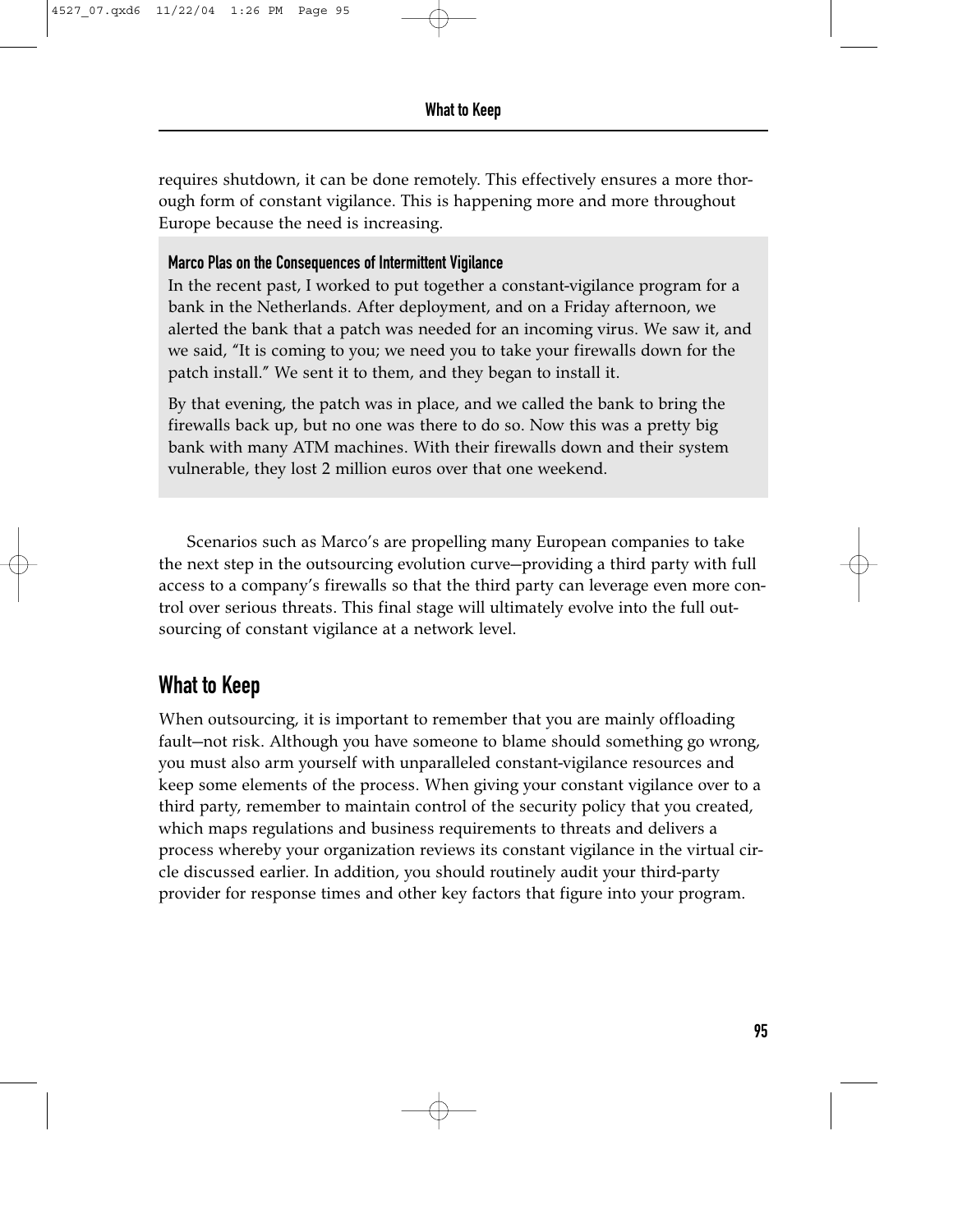Chapter 7—Constant Vigilance

# Who to Seek

Constant vigilance is best undertaken by a party that has significant scale and that maintains a client base that spans your industry and the parts of the world in which your extended enterprise does business. On the technology side, there are some good local shops, but I recommend the strength in numbers and working with a Symantec, Redhat, or ISS. On the consulting side, going with a big four such as Deloitte, PWC, KPMG, or Ernst and Young, or one of the global consulting firms that has a strong security area (not just a pretty brochure, but lots of people and lots of R&D) is advisable, because they all have very structured approaches to security. In both cases, again, make sure that policies remain in your control and conduct an internal audit of your business requirements and an external audit of your third party at least annually.

# You Have Just Charted a Course: Let's Set Sail

In Part 1, "Charting A Course," I spelled out the six global (and universal) security keys to success that cross all borders:

- You need to design a clear policy—or **global security strategy—that** is embraced by the global organization by listening to and working with business owners, who are ultimately responsible for the amount of risk they do or do not mitigate.
- Understanding that a **security base** tied to the concept of ROSI as it relates to what components are base-worthy or best executed independently can prove potent to your organization as threats increase in magnitude and intensity. Although base-relevant ROSI varies from maximum to minimum, understanding and applying my Rule of 3 will help you determine what kind of a return any one of the components I discussed could be realized within your organization. By using this rule of three, you can also drive greater adoption of security services throughout the organization.
- **Business systems enhancement** (finance, HR, CRM, supply chain) presupposes that the deployment of security can and will deliver money savings and time/productivity efficiencies. Similarly, **functional process enablement** (operations, networks, call centers, development) posits that security, if prudently applied, can drive profitability and prove the worth of a strategy.

96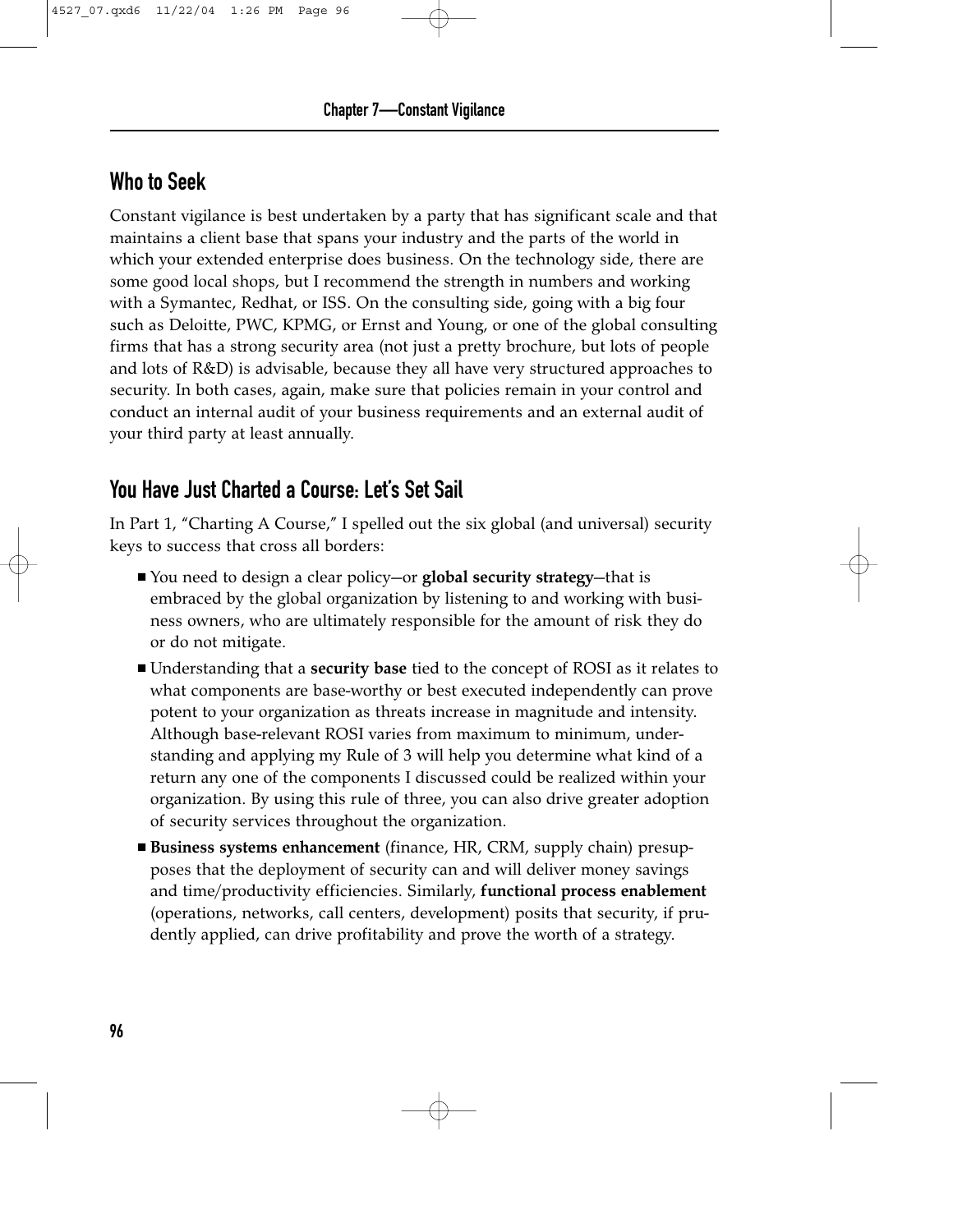- **Developing radar** that effectively integrates monitoring into the flow of corporate vital signs when reported in business terms to the business owners can ensure that a strategy deployed remains strong, successful, and legal.
- **Constant vigilance**, that step you take to deputize key people within your organization to stay current on the changes to technology, threats, countermeasures, regulations that will at once vest them with a sense of responsibility and accountability when it comes to security, will ultimately prepare your organization and keep it in a potent security posture.

Now that we have addressed some universal truths in global corporate security, it is time to set sail and begin visiting local security environments in *Europe, the Middle East, and Africa* (EMEA), the Americas, and the Asia Pacific regions. Here we step off our boat and walk the streets that might already comprise your map, examining local rules, regulations, customs, best practices, and conventions. I do so in Part 2, "Reality, Illusion, and the Souk," with an eye toward helping you succeed in countries beyond your own.